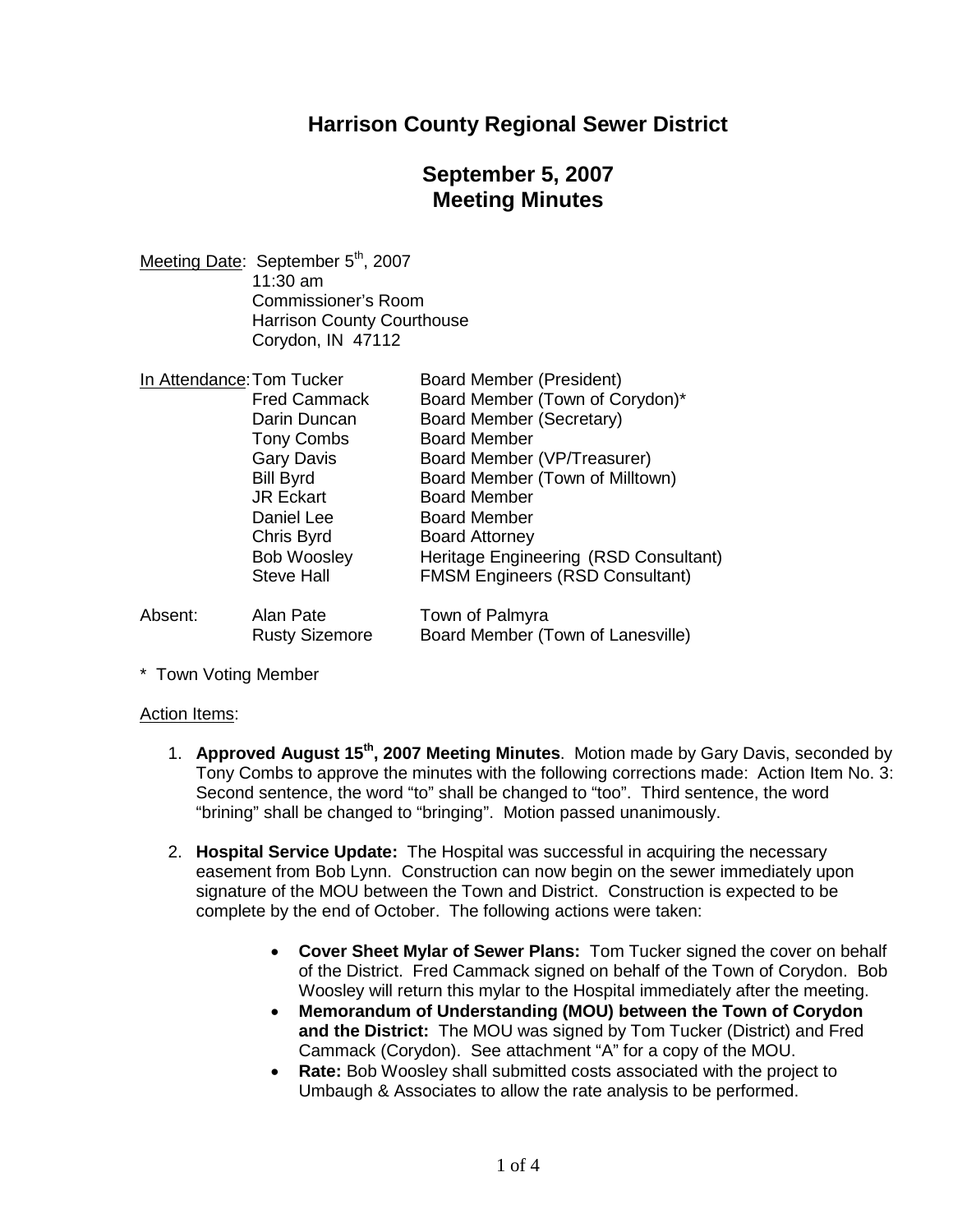- 3. **Berkshire WWTP Subcommittee:** The subcommittee met with SSK Communities (owner of Berkshire) on August 23, 2007. SSK is interested in the District taking over their WWTP. SSK has made many improvements to the plant since the last time the District met with them regarding their system. Improvements have included:
	- Hired a new operator: Asbury Water Technologies
	- Installed new bar screen
	- Abandoned lagoon and now pump discharge to creek
	- Replaced diffuser drops
	- Installed new ultrasonic flowmeter
	- Repair/replaced discharge weir
	- Installed flow based blower controls
	- Rebuilt clarifier with new lift pumps, skimmers and air supply piping
	- Installed air diffuser in Final Tank
	- Serviced pumps
	- Made miscellaneous repairs to tanks

SSK informed the subcommittee they feel satisfied that the work completed will allow the plant to meet effluent limits. At this time they do not plan to install the Equalization Tank or UV Disinfection that was called for in the Agreed Order.

Questions the subcommittee asked IDEM:

- Is IDEM satisfied with the work that has been performed to bring the plant into compliance?
- Will the EQ Tank be required?
- Are there any other improvements needed that were a part of the Agreed Order that IDEM will require to be made?

The subcommittee will follow up with IDEM concerning answers to these questions and others. A follow up meeting will then be scheduled between the subcommittee and SSK to discuss the next steps in moving forward.

The subcommittee shall also contact the Madison Regional Sewer District (Ky) to determine the details of their agreement with SSK Communities. The Madison agreement will be used as a tool to assist the District in the formation of any potential agreements with SSK.

- 4. **Planning & Zoning (Subdivision Ordinance Changes):** Eric Wise presented, at the Commissioner's Meeting on September 4, 2007) the District's request that the District be added to the checklist of agencies reviewing subdivision/new development. The Commissioner's granted this request. Attachment "B" is a copy of the request made and approved by the Commissioners.
	- It was mentioned that the District should also form an agreement with the Town of Corydon to allow for reviews of plans within the 2 mile fringe area. Chris Byrd will follow up with the Town to determine what steps shall be taken to make this request.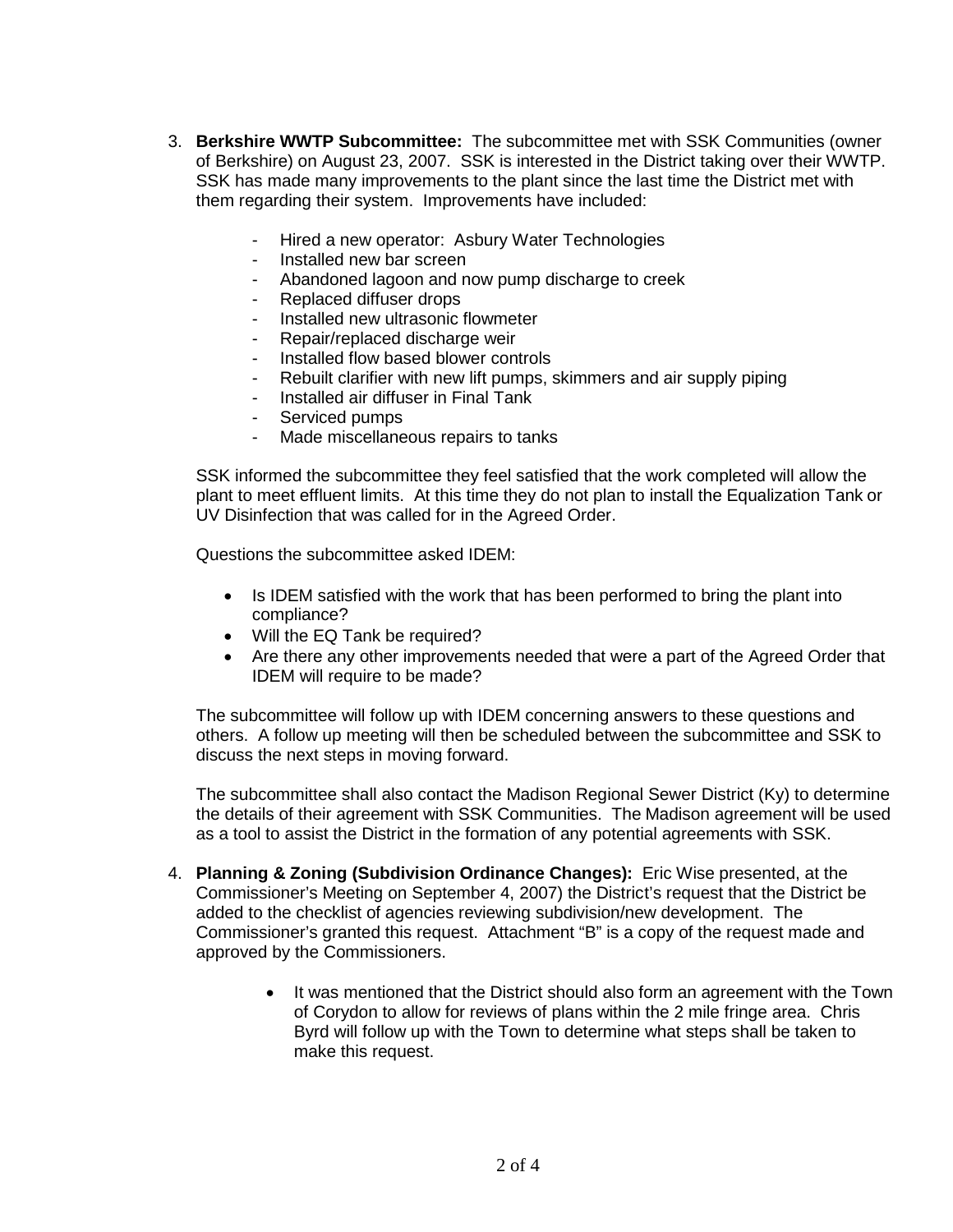- 5. **Fulda Site Visit:** Bob Woosley gave an overview of the site visit made on August 29, 2007 to review the Fulda Regional Sewer District wetlands system they installed to serve the town of 60 properties. Fulda is located in Spencer County, IN. The system has some merit and will be considered for use in the future by the District, particularly in remote areas that express/show a need for sanitary sewer service.
- 6. **Indiana Water Pollution Control Board:** Steve Hall informed the Board that the Indiana Water Pollution Control Board is interested in learning more about Harrison County's Indian Creek Watershed Project, especially aspects of protecting water quality in a karst/cave/sinkhole region. As such, they have scheduled their fall meeting of the WPCB to be in Corydon so that they may meet with the RSD Board and the Commissioners to learn more about the RSD and the Watershed Project.

Darin Duncan stated this would be an excellent public relations opportunity.

Steve Hall will coordinate setting up this meeting (likely to occur in October/November).

7. **Transfer of Agreements with Towns:** JR Eckart stated that the District should begin the process of transferring any agreements dealing with Stormwater/Wastewater between the County and Towns to the District. For example: the Town of Lanesville was granted funding for upsizing a sewer line to serve a development on the east side of Town. The Town entered an agreement with the County for the repayment of the funds used for the upsizing. Chris Byrd will work with John Colin (County Attorney) to draft a document for the transfer of such agreements. This information will be presented to the Commissioner's for their review and approval.

#### Next Meeting:

- 1. Sept. 19<sup>th</sup>, 8:30 am @ Harrison County Commissioner's Room.
- 2. Agenda Items:
	- Approval of September 5, 2007 meeting minutes

\_\_\_\_\_\_\_\_\_\_\_\_\_\_\_\_\_\_\_\_\_\_\_\_\_\_\_\_ \_\_\_\_\_\_\_\_\_\_\_\_\_\_\_\_\_\_\_\_\_\_\_\_\_\_

- Berkshire Update
- Other Items

Minutes prepared by: Heritage Engineering & FMSM Engineers

## **End of Minutes**

Approved By:

Tom Tucker, President Tomy Combs

\_\_\_\_\_\_\_\_\_\_\_\_\_\_\_\_\_\_\_\_\_\_\_\_\_\_\_\_ \_\_\_\_\_\_\_\_\_\_\_\_\_\_\_\_\_\_\_\_\_\_\_\_\_\_